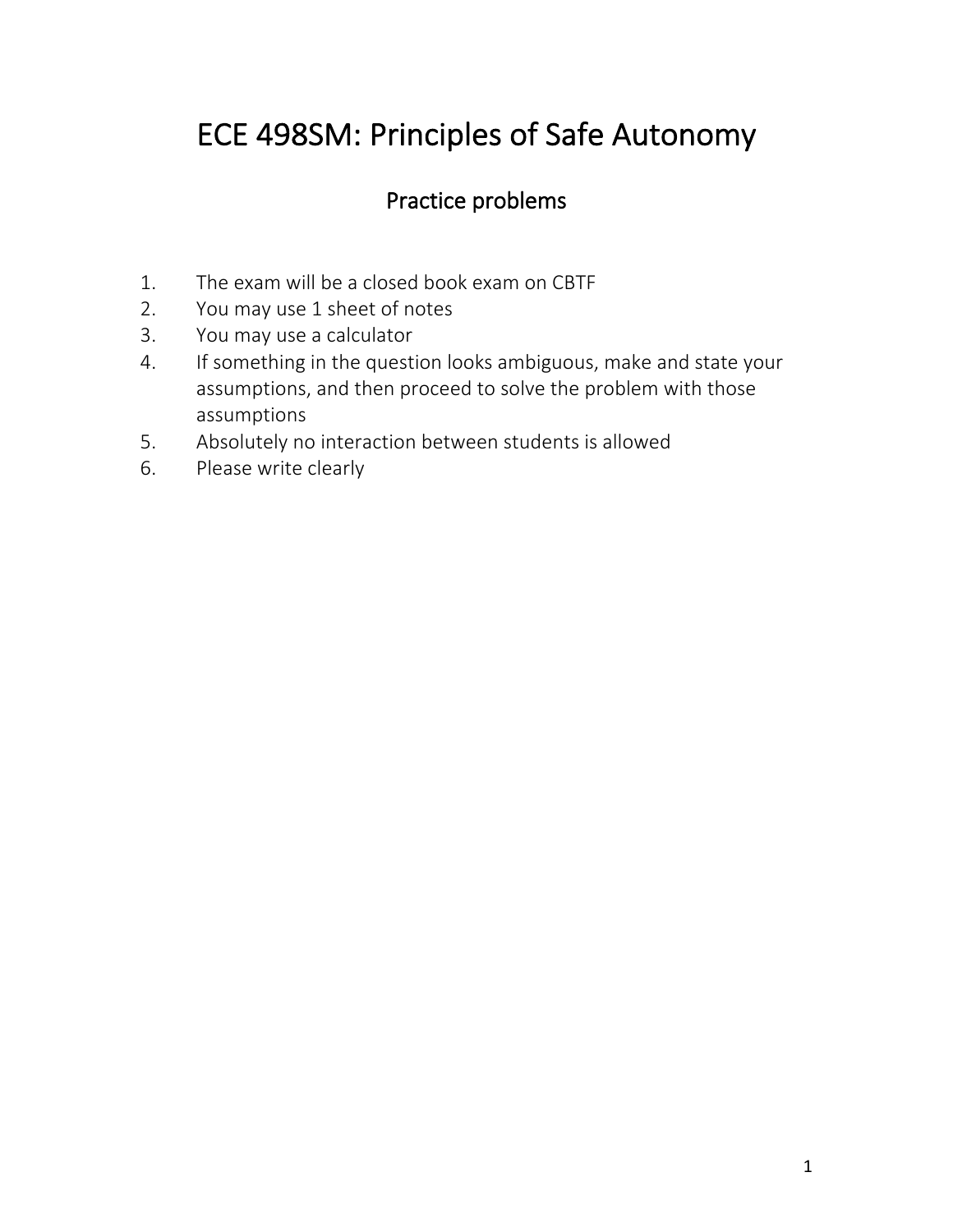## Problem 1. State feedback control design

Consider the linear system

$$
\begin{bmatrix} \dot{x}_1 \\ \dot{x}_2 \end{bmatrix} = \begin{bmatrix} 1 & 1 \\ 1 & 2 \end{bmatrix} \begin{bmatrix} x_1 \\ x_2 \end{bmatrix} + \begin{bmatrix} 1 \\ 0 \end{bmatrix} u = Ax + Bu
$$

- (a) Is the open loop system stable?
- (b) Define full state feedback control law:

$$
u = -[k_1 \, k_2] \begin{bmatrix} x_1 \\ x_2 \end{bmatrix} = -Kx
$$

Then what is the closed loop system  $A_{cl} = A - BK = ?$ 

- (c) Can the values of  $k_1 k_2$  be chosen to make the system stable? Write down the characteristic equation of  $A_{cl}$  (the equation that needs to be solved to find the eigenvalues of  $A_{cl}$ ).
- (d) Suppose we want the eigenvalues to be precisely at  $\lambda_1 = -5$  and  $\lambda_2 6$ . What values of  $k_1$   $k_2$  should be chosen? [Hint: Compare the coefficients of the equation with solutions at -5 and -6 with those of the equation in part (c)]

#### Problem 2. Perception

Part a. kNN classifier where k=5 creates zones of ambiguity where points could be classified to either class. Illustrate how this can happen with two simple examples.

Part b: Degraded lane markings like in the figure below is a serious problem in many highways. Your autonomous car's brand new lane detection system uses various filters and a *Canny edge detector* to detect lane markings. You notice that on roads like this, the detector is breaking long edges into short segments separated by gaps. Recall, *t\_high* is used to start an edge and *t\_low* is used to continue in Canny. Explain how you might adjust the thresholds to address this breakup problem.

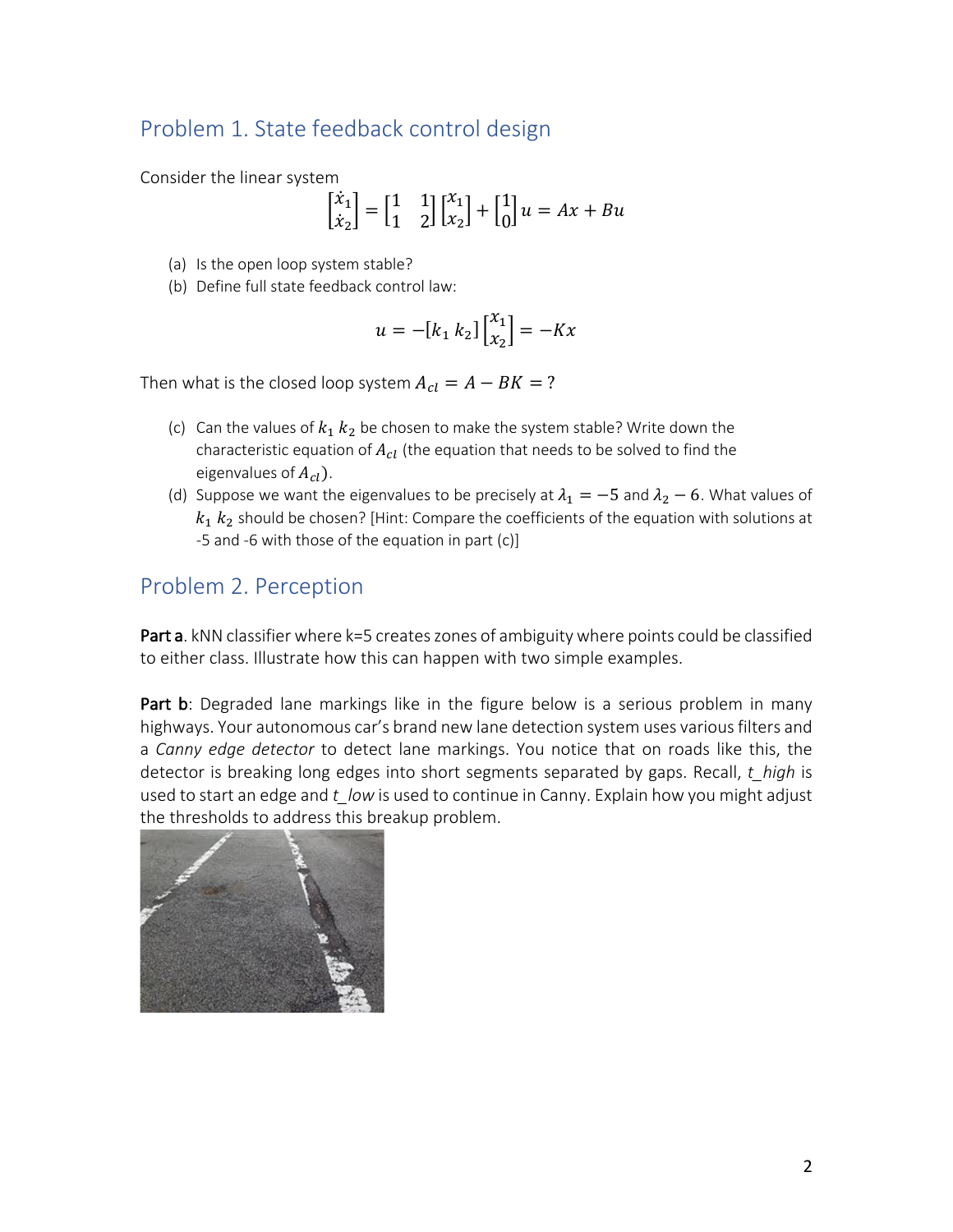#### Problem 4. Invariance and stability

Consider a dynamical system described by  $\dot{x} = f(x)$  where the state vector  $x \in \mathbb{R}^n$  and  $f: \mathbb{R}^n \to \mathbb{R}^n$  is Lipschitz continuous. As usual, the solutions of the system are written as  $\xi: \mathbb{R}^n \times \mathbb{R} \to \mathbb{R}^n$ . Suppose the initial state of the system is the set  $\Theta \subseteq \mathbb{R}^n$ .

Suppose the system is Lyapunov stable. Given a set  $B_{\epsilon} \subseteq \mathbb{R}^n$  that is a ball of radius  $\epsilon > 0$ , under what additional conditions on  $\Theta$  is the set  $B_{\epsilon}$  an invariant of the system?

### Problem 5. Continuity

Show that sin(x) is Lipschitz a continuous function.  $[Hint. |sin(z)| \le |z|, sin(x) - sin(y) = 2cos(\frac{x+y}{2})sin(\frac{x-y}{2})]$ 

#### Problem 6. Inductive proofs

Consider a discretized model of a ball dropped from height h bouncing on a table. The model has three positive parameters h: initial height

Ball(d, h,  $g > 0$ ) **Initially:**  $v(0) = 0$ ,  $x(0) = h$  $v(t+1) = v(t) - g.d$  $x(t+1) = x(t) + v(t) \cdot d - \frac{1}{2} g \cdot d^2$  $if x(t+1) < 0$  $x(t+1) = 0$  $v(t+1) = sqrt(v^2(t) + 2g.x(t))$ 

- (a) Consider the candidate invariant  $Inv1$ : for all t,  $x(t) \leq h$ , which says that the ball never exceeds the initial drop height. Can this invariant be proved inductively? Why and why not?
- (b) Consider another candidate invariant Inv2: for all t,  $v^2(t) 2g(h-x(t)) = 0$ . Prove this invariant inductively.

#### Problem 7. Stability and eigenvalues

The pictures show possible trajectories of a 2-dimensional linear system  $\dot{x} = Ax$  in the plane. Suppose the two eigenvalues of A are  $\lambda_1$  and  $\lambda_2$ . We denote the real parts of these eigenvalues as  $Real(\lambda_i)$ . Consider the following possible configurations of these eigenvalues:

(a)  $\lambda_{12} = a \pm b \, i, a < 0$ 

- (b) Real positive eigenvalues,  $0 < Real(\lambda_1) < Real(\lambda_2)$
- (c) Real negative eigenvalues,  $Real(\lambda_1) < Real(\lambda_2) < 0$

Match each picture with the corresponding eigenvalue distribution.